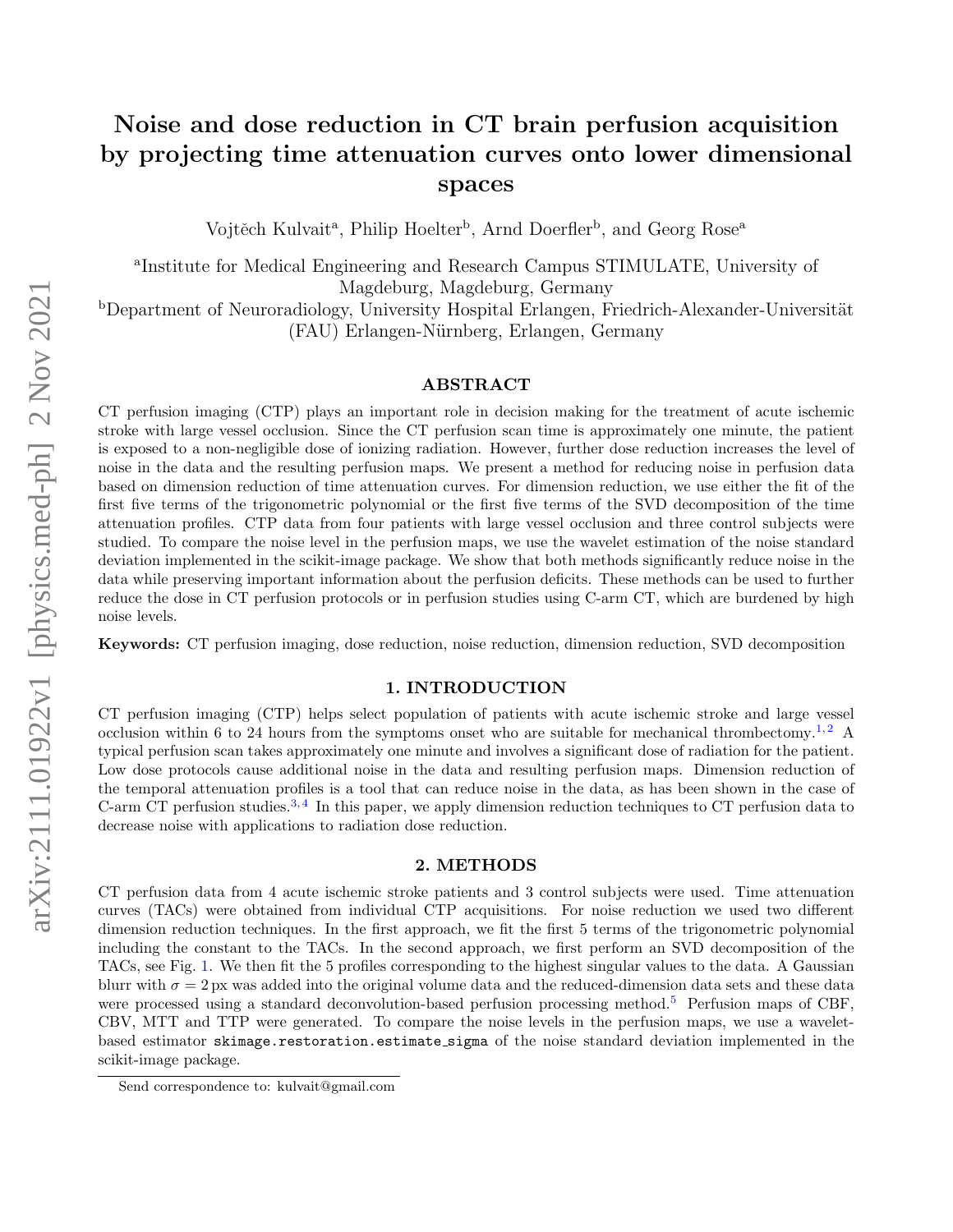

<span id="page-1-0"></span>Figure 1. Example SVD basis derived from the patient data. In the legend, there is a singular value corresponding to each temporal vector.

## 3. RESULTS

Tables [1](#page-1-1) and [2](#page-1-2) summarize Pearson correlation coefficients when comparing data with and without dimension reduction. Table [1](#page-1-1) contains the correlation coefficients for dimension reduction using trigonometric functions and table [2](#page-1-2) contains the correlation coefficients for dimension reduction using SVD decomposition. Figure [2](#page-2-0) shows the differences between data processed with and without dimension reduction on the example of a patient with large vessel occlusion. Table [3](#page-2-1) summarizes the estimates of the standard deviation of the noise using the skimage.restoration.estimate\_sigma function of the scikit-image package. Paired T-test showed a significant reduction in noise level with  $p < 0.01$  values for all perfusion parameters and for both dimension reduction methods.

|                                                                                                                                                                                                                                                                                                      | Patient |  |  | Control                                                                                            |  |  |  |
|------------------------------------------------------------------------------------------------------------------------------------------------------------------------------------------------------------------------------------------------------------------------------------------------------|---------|--|--|----------------------------------------------------------------------------------------------------|--|--|--|
|                                                                                                                                                                                                                                                                                                      |         |  |  | $\begin{array}{ c c c c c c c c c } \hline 1A & 2A & 3A & 4A & C1 & C2 & C3 \\ \hline \end{array}$ |  |  |  |
|                                                                                                                                                                                                                                                                                                      |         |  |  |                                                                                                    |  |  |  |
|                                                                                                                                                                                                                                                                                                      |         |  |  |                                                                                                    |  |  |  |
|                                                                                                                                                                                                                                                                                                      |         |  |  |                                                                                                    |  |  |  |
| $\begin{tabular}{ c c c c c c c c c c } \hline CBF & 0.96 & 0.92 & 0.96 & 0.97 & 0.96 & 0.97 & 0.99 \\ \hline CBV & 0.94 & 0.90 & 0.92 & 0.92 & 0.93 & 0.95 & 0.97 \\ \hline MTT & 0.81 & 0.78 & 0.79 & 0.78 & 0.76 & 0.73 & 0.74 \\ \hline TTP & 0.58 & 0.59 & 0.59 & 0.58 & 0.56 & 0.39 & 0.49 \\$ |         |  |  |                                                                                                    |  |  |  |

<span id="page-1-1"></span>Table 1. Perarson correlation coefficients comparing data without dimension reduction with data of reduced dimension using first five terms of trigonometric polynomial.

|                                                                                                                                                                                                                                                                                                      | Patient |  |  | Control                                                                                           |  |  |  |
|------------------------------------------------------------------------------------------------------------------------------------------------------------------------------------------------------------------------------------------------------------------------------------------------------|---------|--|--|---------------------------------------------------------------------------------------------------|--|--|--|
|                                                                                                                                                                                                                                                                                                      |         |  |  | $\begin{array}{ c c c c c c c c c } \hline 1 & 2A & 3A & 4A & C1 & C2 & C3 \\ \hline \end{array}$ |  |  |  |
|                                                                                                                                                                                                                                                                                                      |         |  |  |                                                                                                   |  |  |  |
|                                                                                                                                                                                                                                                                                                      |         |  |  |                                                                                                   |  |  |  |
|                                                                                                                                                                                                                                                                                                      |         |  |  |                                                                                                   |  |  |  |
| $\begin{tabular}{ c c c c c c c c c c } \hline CBF & 0.97 & 0.97 & 0.95 & 0.95 & 0.96 & 0.98 & 0.98 \\ \hline CBV & 0.96 & 0.96 & 0.92 & 0.92 & 0.96 & 0.97 & 0.97 \\ \hline MTT & 0.82 & 0.79 & 0.73 & 0.75 & 0.75 & 0.82 & 0.74 \\ \hline TTP & 0.59 & 0.70 & 0.60 & 0.55 & 0.59 & 0.49 & 0.51 \\$ |         |  |  |                                                                                                   |  |  |  |

<span id="page-1-2"></span>Table 2. Perarson correlation coefficients comparing data without dimension reduction with data of reduced dimension using first five terms of SVD decomposition.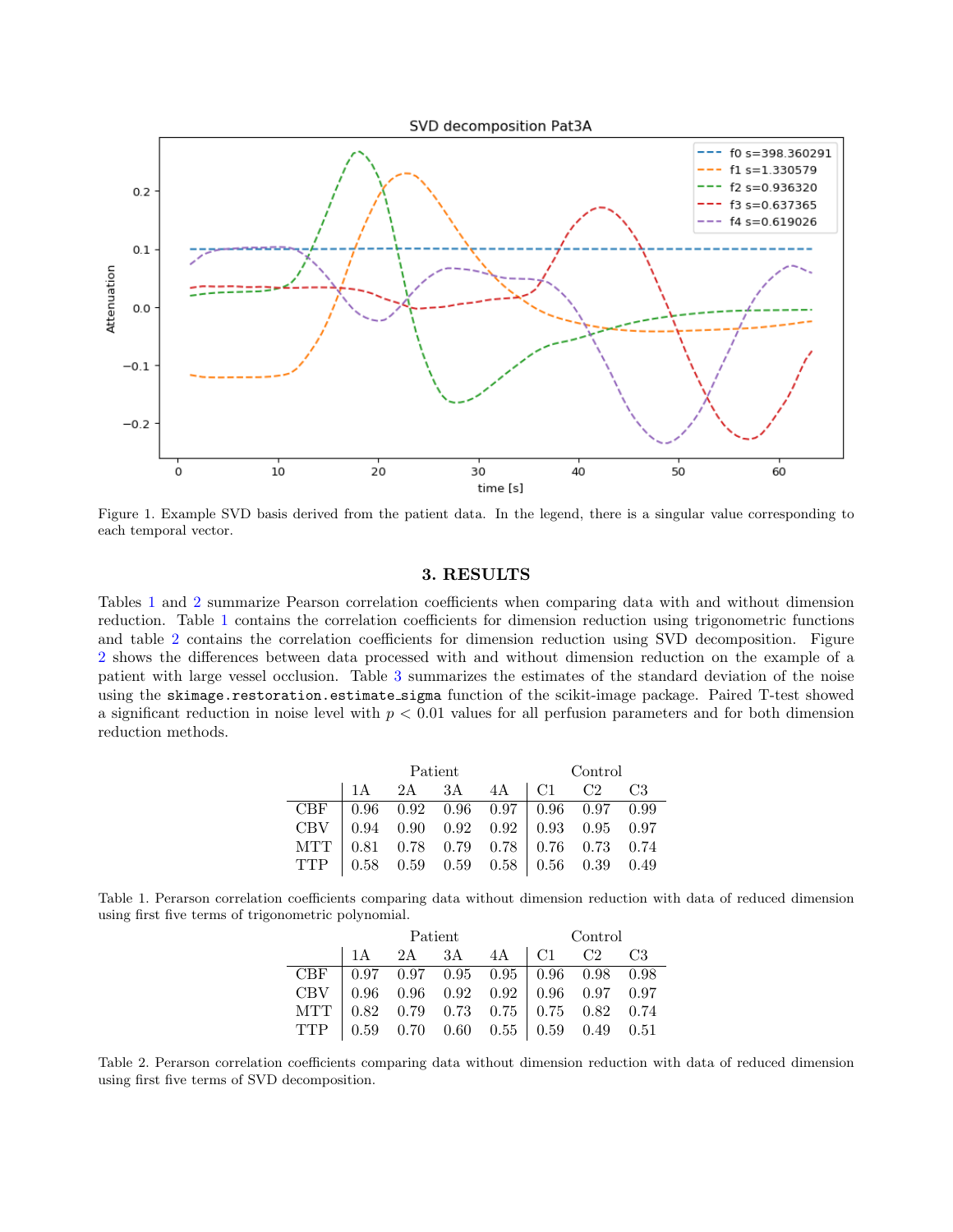|            |                   | No dimension reduction Trigonometric functions SVD decomposition |                   |
|------------|-------------------|------------------------------------------------------------------|-------------------|
| <b>CBF</b> | $0.21 \pm 0.01$   | $0.12 \pm 0.01$                                                  | $0.14 \pm 0.01$   |
| <b>CBV</b> | $0.033 \pm 0.001$ | $0.016 \pm 0.001$                                                | $0.021 \pm 0.001$ |
| <b>MTT</b> | $0.19 \pm 0.01$   | $0.13 \pm 0.01$                                                  | $0.10 \pm 0.01$   |
| <b>TTP</b> | $0.99 \pm 0.07$   | $0.31 \pm 0.01$                                                  | $0.30 \pm 0.01$   |

<span id="page-2-1"></span>Table 3. Noise standard deviation estimates using the skimage.restoration.estimate\_sigma function of the scikit-image package for data without dimension reduction and data with dimension reduction using trigonometric functions and SVD decomposition.

## 4. CONCLUSIONS

Table [3](#page-2-1) shows that both dimension reduction methods significantly reduce the noise in the perfusion maps. Dimension reduction using trigonometric polynomial and SVD decomposition had very comparable effects on the data used, see tables [1](#page-1-1) to [3.](#page-2-1) The image data, see Figure [2,](#page-2-0) show that the noise reduction using both dimension reduction methods is most significant for the CBV map. The data suggest that SVD reduction can stabilize the TTP and MTT maps better.

Both dimension reduction methods preserve well the essential patterns of perfusion deficits in perfusion maps as seen, for example, in Figure [2.](#page-2-0) Our proposed method of noise reduction in CT perfusion data can be used to



<span id="page-2-0"></span>Figure 2. Comparison of the original data (A) with the data of reduced dimension using trigonometric functions (B) or SVD decomposition of temporal profiles (C).